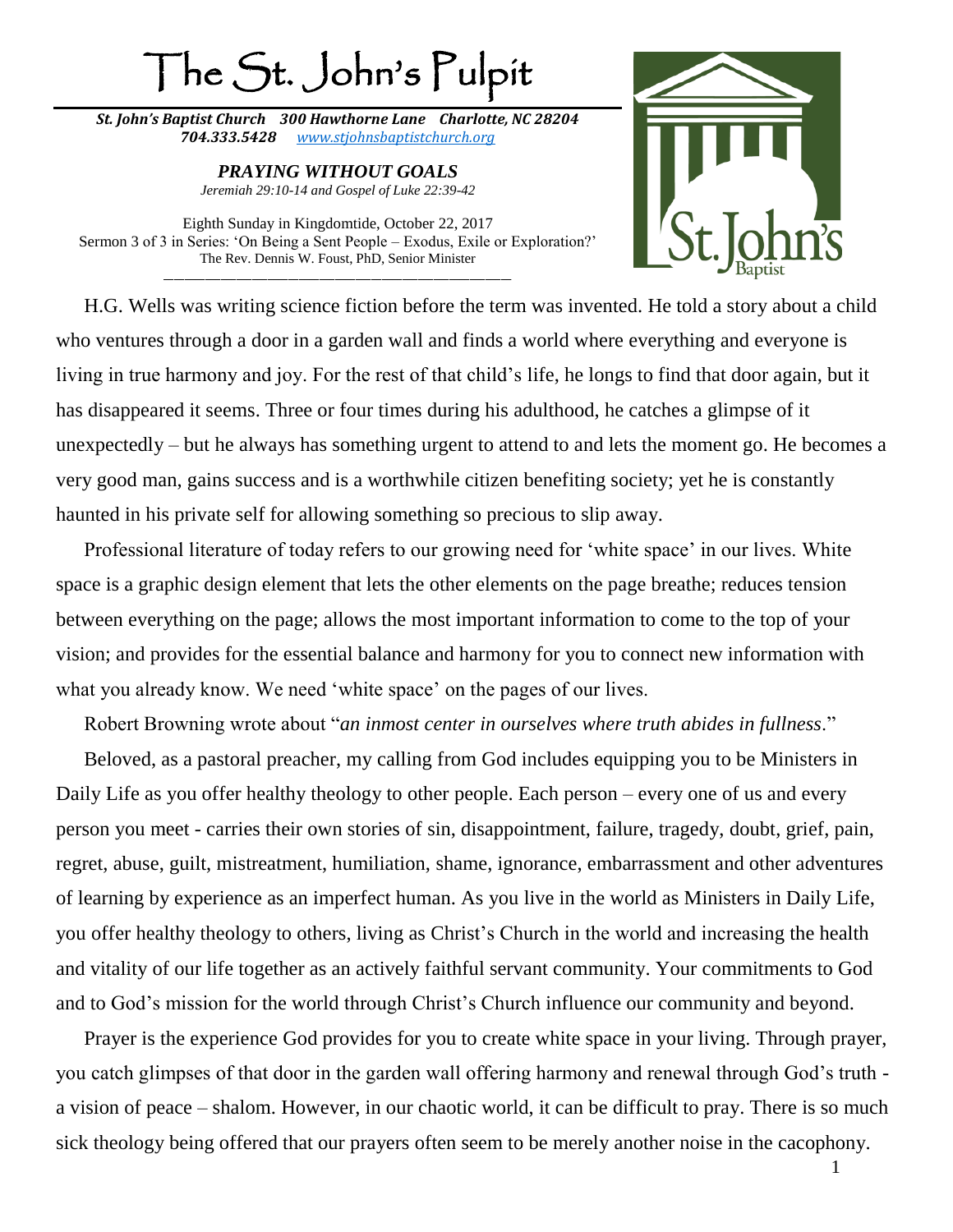Leslie Weatherhead, in his little book, *The Will of God*, offers us good theology. He helps us by naming the confusion which occurs when the phrase, 'will of God,' is used loosely. He offers ICU: The Intentional Will of God; The Circumstantial Will of God; and The Ultimate Will of God.

The Intentional Will of God is God's ideal plan for God's creation. God is always pouring out love, blessing, grace, mercy, goodness, etc. Yet, God has not created humanity as robots and nature itself can bring tragedy and suffering. It is unfortunate that insurance companies use the phrase, "act of God" to describe what is DEFINITELY NOT an act of The Intentional Will of God. God never intends to bring misery. Yet, misery visits us nonetheless. And, when it does,…

The Circumstantial Will of God steps into circumstances offering salvation, healing, forgiveness, reconciliation, redemption, hope, and so on. When Jesus suffered death on the cross, it was not the Intentional Will of God. Yet, God redeemed that moment and raised Jesus from the grave. Jesus did not die like a trapped animal, but with trust in the faithfulness of The Living God. His trust in God's faithfulness was the basis for his promise to the criminal, "*Today, you will be with me in paradise*."

The Ultimate Will of God is what Weatherhead calls "*God's final realization of God's purposes*." He refers to Romans 8:28; "*We know that all things work together for good for those who love God*."

Beloved, the world is rampant with sick theology, sin, apathy, and a need for hope. The world needs churches like St. John's to offer a loving God to the world. The only way the world will become less violent is for us to offer a less violent God to the world. The world needs you to be committed to Jesus as Lord of your faith and to be good theology people. The world needs you to be good news people in a bad news world.

## **The world needs you to be formed by God's saving love, informed by God's gracious truth and transformed by God's life-giving hope**.

The world needs you be reminded of what you know, enlightened as to what you may not yet know and encouraged to be living witnesses of what you experience as God's redeeming salvation.

Like every generation before you, you are living in changing times. You are a people of commitment living among people who are guided more by discretion and distraction than by commitment and persevering focus. As part of the people of God who follow Jesus, you live among people whose identity is seemingly confused and constantly shifting according to the latest Instagram.

At times, when you consider the challenge of living as the people of God through rapidly changing times, you can become like Frodo in Lord of the Rings who said, "*I wish the Ring had never come to me*." Of course, wise Gandalf responded, "*So do all who live to see such times, but that is not for you to decide. All you have to decide is what to do with the time given to you*."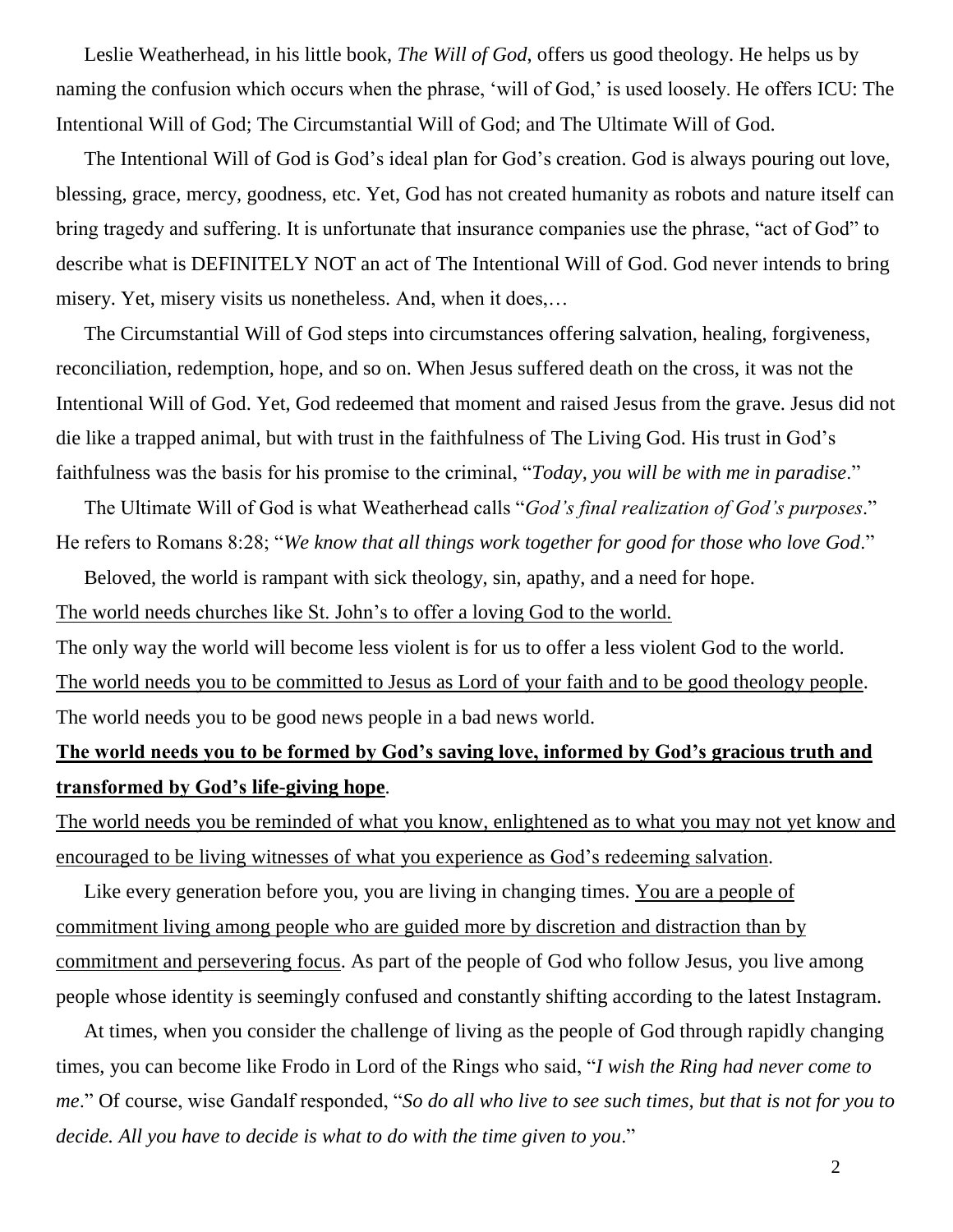I offer two ways for you to pray in these changing times given to you. Learn to pray with goals AND learn to pray without goals.

**1. LEARN TO PRAY WITH GOALS**. Jesus prayed! His disciples were so impressed by his life of

prayer they asked him to teach them how to pray. Each Sunday, we pray the prayer Jesus taught those

disciples. This model prayer has goals:

*"Thy kingdom come…NOT OURS" "Thy will be done on earth as it is done in heaven…NOT THE WAY OUR WILL IS DONE ON EARTH" "Give us this day our daily bread…NOT EVERYTHING WE THINK WE MUST HAVE" "Forgive us – IN DIRECT PROPORTION TO HOW WE FORGIVE OTHERS…" "Lead us – WE DON'T HANDLE TEMPTATION WELL…" "Deliver us – ESPECIALLY FROM EVIL THAT TRIES TO CONTROL OUR LIVES…"* You should have goals when you pray.

Matthew 7 records another teaching of Jesus about prayer: "*Ask, and it will be given you; search, and you will find; knock, and the door will be opened for you. For everyone who asks receives, and everyone who searches finds, and for everyone who knocks, the door will be opened. Is there anyone among you who, if your child asks for bread, will give a stone? Or if the child asks for a fish, will give a snake? If you then know how to give good gifts to your children, how much more will your Father in heaven give good things to those who ask him!*

Some people have wrongly interpreted this teaching of Jesus. They try to turn God into a divine dispensary; a goal granting gumball machine. However, Jesus is teaching how humans learn about the nature of God. These words, 'Ask, Seek and Knock,' are present imperatives in the Greek language. It is better to read this passage saying, *"Keep on asking…Continue searching…Persevere in your knocking;*" NOT SO YOU GET WHAT YOU WANT BUT UNTIL YOU ARE ASKING FOR WHAT YOU NEED. Like a child asking for bread or fish, God will not give you anything less than what God knows you need to get you through your situation.

Proverbs 3:6 is a good word to remember: "*Trust in the Lord with all your heart and lean not on your own understanding; in all your ways submit to God, and God will make your paths straight*."

Psalm 37:4 teaches, "*Take delight in the Lord, and he will give you the desires of your heart.* "

Proverbs 16:1-3 offers this instruction: *"The plans of the mind belong to mortals, but the answer of the prayer is from the LORD. All one's ways may be pure in one's own eyes, but the LORD weighs the spirit. Commit your work to the LORD, and your plans will be established*."

CONSIDER THAT PRAYING WITH GOALS SHOULD BE LIKE A VINE AND BRANCHES. FOR, AS YOU TRUST THE FAITHFUL LIVING GOD, YOU GROW TO BECOME COMMITTED TO THAT TO WHICH GOD IS COMMITTED, and YOUR RELATIONSHIPS BEAR THE FRUIT OF THOSE COMMITMENTS, and YOUR VALUES MATURE TO REFLECT WHAT GOD VALUES, and YOUR VISIONS EXPAND TO ALIGN WITH GOD'S VISIONS, and YOUR PLANS BRANCH OFF THE PLANS GOD HAS FOR YOU AND THE WORLD, and YOUR GOALS DEVELOP TO IMPLEMENT THE WILL OF GOD FOR HUMANITY. **YES, LEARN TO PRAY WITH GOALS! AND….**